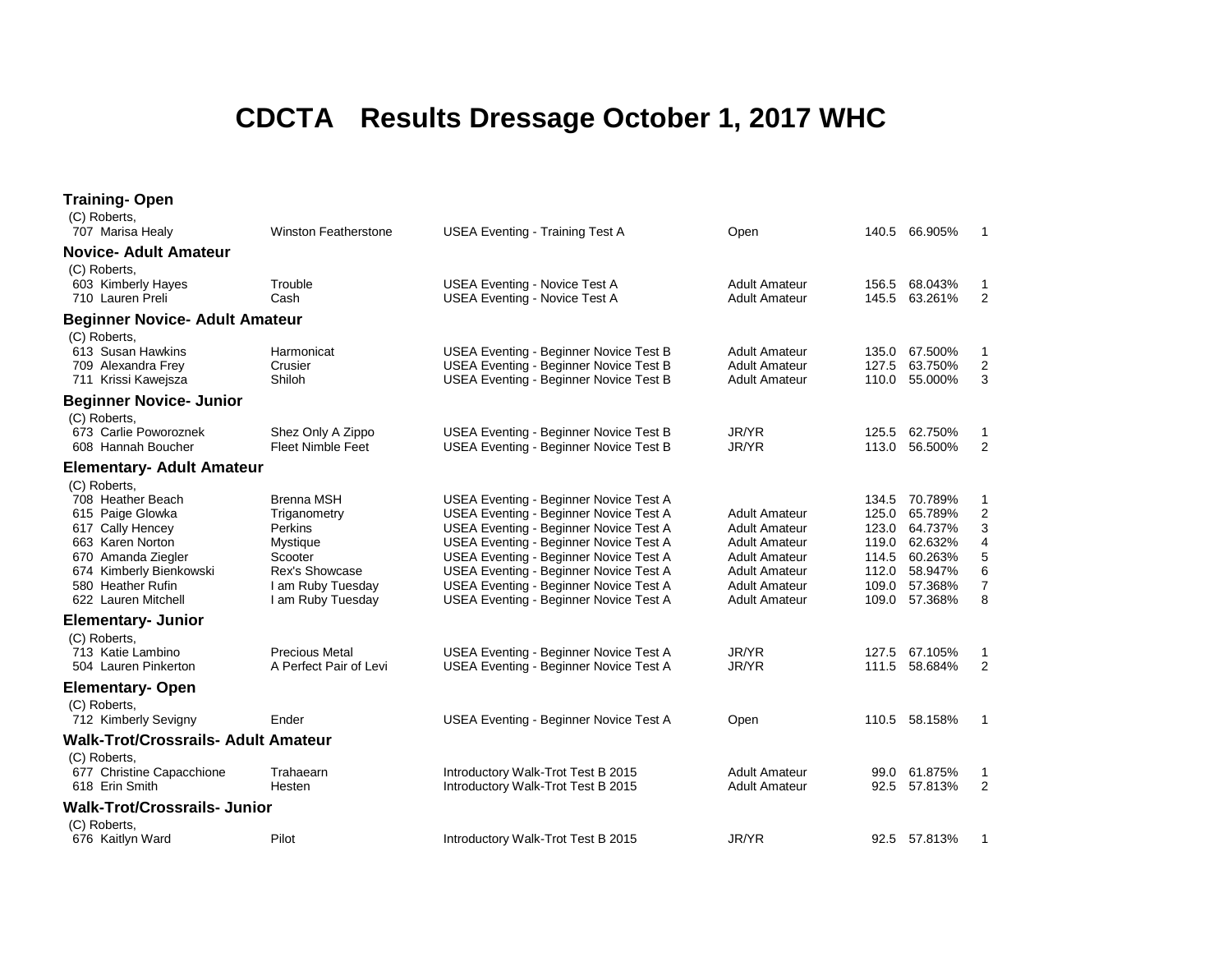| Introductory A- Adult Amateur                                                                                                                                          |                                                                                                    |                                                                                                                                                                                                                                                                        |                                                                                                                      |                |                                                                                                      |                                                           |
|------------------------------------------------------------------------------------------------------------------------------------------------------------------------|----------------------------------------------------------------------------------------------------|------------------------------------------------------------------------------------------------------------------------------------------------------------------------------------------------------------------------------------------------------------------------|----------------------------------------------------------------------------------------------------------------------|----------------|------------------------------------------------------------------------------------------------------|-----------------------------------------------------------|
| (C) Roberts,<br>733 Sandra Johnson<br>627 Robert Hathaway<br>719 Lisa Reneson<br>714 Kathi Corrigan<br>614 Christine Capacchione<br>579 Amy Zulnik<br>690 Linda Morton | TR Front Row Joe<br>Hesten<br>Talulah<br>Abby<br>Dixie Can Can<br><b>MGRH Adraianna</b><br>Kipling | Introductory Walk-Trot Test A 2015<br>Introductory Walk-Trot Test A 2015<br>Introductory Walk-Trot Test A 2015<br>Introductory Walk-Trot Test A 2015<br>Introductory Walk-Trot Test A 2015<br>Introductory Walk-Trot Test A 2015<br>Introductory Walk-Trot Test A 2015 | <b>Adult Amateur</b><br><b>Adult Amateur</b><br><b>Adult Amateur</b><br><b>Adult Amateur</b><br><b>Adult Amateur</b> | 103.0<br>88.0  | 105.0 65.625%<br>64.375%<br>101.0 63.125%<br>98.5 61.563%<br>93.5 58.438%<br>89.0 55.625%<br>55.000% | 1<br>$\overline{c}$<br>3<br>4<br>5<br>6<br>$\overline{7}$ |
| <b>Introductory A- Junior</b>                                                                                                                                          |                                                                                                    |                                                                                                                                                                                                                                                                        |                                                                                                                      |                |                                                                                                      |                                                           |
| (C) Roberts,<br>675 Kaylee Woods                                                                                                                                       | Once In a Blue Moon                                                                                | Introductory Walk-Trot Test A 2015                                                                                                                                                                                                                                     | JR/YR                                                                                                                |                | 88.0 55.000%                                                                                         | 1                                                         |
| <b>Introductory B- Adult Amateur</b>                                                                                                                                   |                                                                                                    |                                                                                                                                                                                                                                                                        |                                                                                                                      |                |                                                                                                      |                                                           |
| (C) Roberts,<br>627 Robert Hathaway<br>733 Sandra Johnson<br>714 Kathi Corrigan<br>614 Christine Capacchione<br>579 Amy Zulnik<br>719 Lisa Reneson                     | Hesten<br>TR Front Row Joe<br>Abby<br>Dixie Can Can<br>MGRH Adraianna<br>Talulah                   | Introductory Walk-Trot Test B 2015<br>Introductory Walk-Trot Test B 2015<br>Introductory Walk-Trot Test B 2015<br>Introductory Walk-Trot Test B 2015<br>Introductory Walk-Trot Test B 2015<br>Introductory Walk-Trot Test B 2015                                       | <b>Adult Amateur</b><br><b>Adult Amateur</b><br><b>Adult Amateur</b><br><b>Adult Amateur</b>                         | 105.0          | 107.5 67.188%<br>65.625%<br>105.0 65.625%<br>103.5 64.688%<br>99.5 62.188%<br>98.0 61.250%           | 1<br>$\overline{c}$<br>3<br>4<br>5<br>6                   |
| <b>Introductory B- Junior</b>                                                                                                                                          |                                                                                                    |                                                                                                                                                                                                                                                                        |                                                                                                                      |                |                                                                                                      |                                                           |
| (C) Roberts,<br>675 Kaylee Woods<br>678 Phoebe Evans                                                                                                                   | Once In a Blue Moon<br>Maggie Maybe                                                                | Introductory Walk-Trot Test B 2015<br>Introductory Walk-Trot Test B 2015                                                                                                                                                                                               | JR/YR<br>JR/YR                                                                                                       | 99.5<br>0.0    | 62.188%<br>0.000%                                                                                    | $\mathbf{1}$                                              |
| <b>Introductory B- Open</b><br>(C) Roberts,<br>669 Tracey Woods                                                                                                        | Duke of Naples                                                                                     | Introductory Walk-Trot Test B 2015                                                                                                                                                                                                                                     | Open                                                                                                                 |                | 107.0 66.875%                                                                                        | 1                                                         |
| <b>Introductory C- Adult Amateur</b>                                                                                                                                   |                                                                                                    |                                                                                                                                                                                                                                                                        |                                                                                                                      |                |                                                                                                      |                                                           |
| (C) Roberts,<br>626 Sharon Hodgon, Garcia                                                                                                                              | Johnny Damon                                                                                       | Introductory Walk-Trot Test C 2015                                                                                                                                                                                                                                     | <b>Adult Amateur</b>                                                                                                 |                | 130.5 65.250%                                                                                        | 1                                                         |
| <b>Introductory C- Junior</b>                                                                                                                                          |                                                                                                    |                                                                                                                                                                                                                                                                        |                                                                                                                      |                |                                                                                                      |                                                           |
| (C) Roberts,<br>611 Hailey Braiden                                                                                                                                     | Turn The Page                                                                                      | Introductory Walk-Trot Test C 2015                                                                                                                                                                                                                                     | JR/YR                                                                                                                | 132.0          | 66.000%                                                                                              | 1                                                         |
| <b>Training Level Test 1- Adult Amateur</b>                                                                                                                            |                                                                                                    |                                                                                                                                                                                                                                                                        |                                                                                                                      |                |                                                                                                      |                                                           |
| (C) Roberts,<br>628 Kathleen Lamotte<br>626 Sharon Hodgon, Garcia<br>677 Christine Capacchione                                                                         | Nautilus Too<br>Johnny Damon<br>Trahaearn                                                          | Training Level, Test 1 2015<br>Training Level, Test 1 2015<br>Training Level, Test 1 2015                                                                                                                                                                              | <b>Adult Amateur</b><br><b>Adult Amateur</b>                                                                         | 126.0          | 172.0 74.783%<br>151.5 65.870%<br>54.783%                                                            | 1<br>$\overline{2}$<br>3                                  |
| <b>Training Level Test 1- Junior</b>                                                                                                                                   |                                                                                                    |                                                                                                                                                                                                                                                                        |                                                                                                                      |                |                                                                                                      |                                                           |
| (C) Roberts.<br>604 Caroline Haskins<br>611 Hailey Braiden<br>715 Kayden Vanderweirde                                                                                  | Jewel<br>Turn The Page<br>Dancer                                                                   | Training Level, Test 1 2015<br>Training Level, Test 1 2015<br>Training Level, Test 1 2015                                                                                                                                                                              | JR/YR<br>JR/YR<br>JR/YR                                                                                              | 146.5<br>138.0 | 63.696%<br>140.0 60.870%<br>60.000%                                                                  | 1<br>$\overline{c}$<br>3                                  |
| <b>Training Level Test 1- Open</b>                                                                                                                                     |                                                                                                    |                                                                                                                                                                                                                                                                        |                                                                                                                      |                |                                                                                                      |                                                           |
| (C) Szepesi,<br>669 Tracey Woods<br>655 Siobhan Tietjen                                                                                                                | Duke of Naples<br>Cha La Brazen                                                                    | Training Level, Test 1 2015<br>Training Level, Test 1 2015                                                                                                                                                                                                             | Open<br>Open                                                                                                         |                | 137.5 59.783%<br>108.5 47.174%                                                                       | 1<br>$\overline{2}$                                       |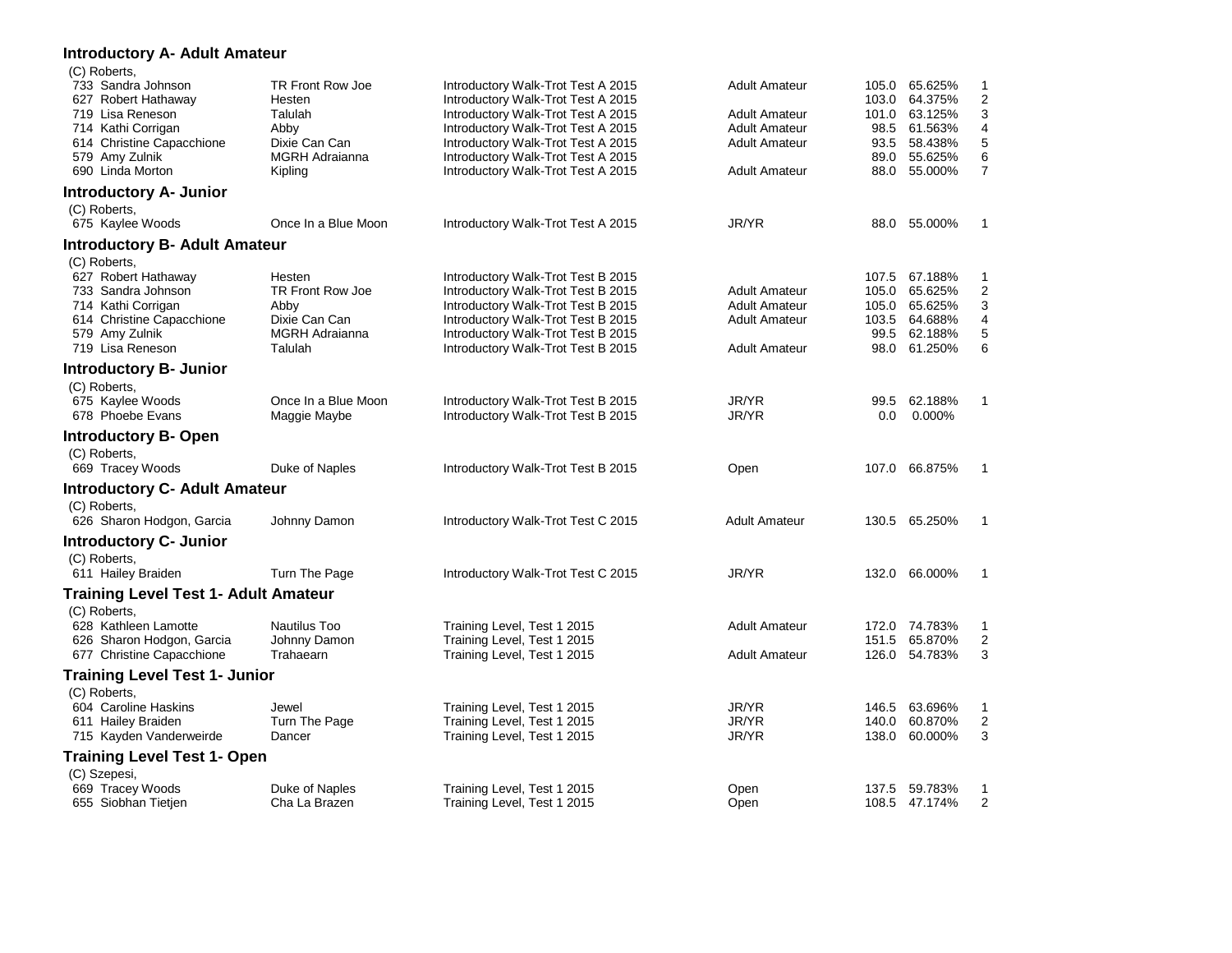| <b>Training Level Test 2- Adult Amateur</b> |                         |                             |                      |               |                         |
|---------------------------------------------|-------------------------|-----------------------------|----------------------|---------------|-------------------------|
| (C) Roberts,<br>628 Kathleen Lamotte        | Nautilus Too            | Training Level, Test 2 2015 | Adult Amateur        | 191.0 73.462% | $\mathbf{1}$            |
| 610 Kacey Buckley                           | Cadillac Jack           | Training Level, Test 2 2015 | <b>Adult Amateur</b> | 190.0 73.077% | $\overline{2}$          |
| 661 Rebecca Ziobron                         | O'Brien                 | Training Level, Test 2 2015 | Adult Amateur        | 184.0 70.769% | 3                       |
| 624 Selby Wajcs                             | Merlin                  | Training Level, Test 2 2015 | <b>Adult Amateur</b> | 173.0 66.538% | 4                       |
| 607 Suzanne Weed                            | Princess Luna           | Training Level, Test 2 2015 | Adult Amateur        | 166.5 64.038% | 5                       |
| <b>Training Level Test 2- Junior</b>        |                         |                             |                      |               |                         |
| (C) Roberts,                                |                         |                             |                      |               |                         |
| 623 Olivia Adams                            | Quito                   | Training Level, Test 2 2015 | JR/YR                | 183.5 70.577% | 1                       |
| 691 Julia Lamotte                           | Kipling                 | Training Level, Test 2 2015 | JR/YR                | 174.0 66.923% | $\overline{\mathbf{c}}$ |
| 671 Julia Jenkins                           | Gypsy                   | Training Level, Test 2 2015 | JR/YR                | 163.5 62.885% | 3                       |
| 604 Caroline Haskins                        | Jewel                   | Training Level, Test 2 2015 | JR/YR                | 157.0 60.385% | $\overline{\mathbf{4}}$ |
| 716 Ellie Sheppard                          | Wesley                  | Training Level, Test 2 2015 | JR/YR                | 142.0 54.615% | $\mathbf 5$             |
| 715 Kayden Vanderweirde                     | Dancer                  | Training Level, Test 2 2015 | JR/YR                | 141.0 54.231% | 6                       |
| <b>Training Level Test 2- Open</b>          |                         |                             |                      |               |                         |
| (C) Szepesi,                                |                         |                             |                      |               |                         |
| 655 Siobhan Tietjen                         | Cha La Brazen           | Training Level, Test 2 2015 | Open                 | 131.0 50.385% | $\mathbf{1}$            |
| 609 Holly Whitney                           | Habanera                | Training Level, Test 2 2015 | Open                 | 126.5 48.654% | 2                       |
| <b>Training Level Test 3- Adult Amateur</b> |                         |                             |                      |               |                         |
| (C) Szepesi,                                |                         |                             |                      |               |                         |
| 607 Suzanne Weed                            | Princess Luna           | Training Level, Test 3 2015 | <b>Adult Amateur</b> | 149.5 67.955% | $\mathbf{1}$            |
| 661 Rebecca Ziobron                         | O'Brien                 | Training Level, Test 3 2015 | Adult Amateur        | 147.5 67.045% | $\overline{2}$          |
| 703 Karen Teixeira                          | Rock Me Ameadeus        | Training Level, Test 3 2015 |                      | 147.0 66.818% | 3                       |
| 629 Linda Rogers                            | <b>Brody</b>            | Training Level, Test 3 2015 | <b>Adult Amateur</b> | 139.0 63.182% | 4                       |
| 610 Kacey Buckley                           | Cadillac Jack           | Training Level, Test 3 2015 | <b>Adult Amateur</b> | 130.0 59.091% | $\mathbf 5$             |
| 624 Selby Wajcs                             | Merlin                  | Training Level, Test 3 2015 | <b>Adult Amateur</b> | 128.5 58.409% | 6                       |
| 723 Marie La Pointe                         | War Windys Redwing      | Training Level, Test 3 2015 | <b>Adult Amateur</b> | 120.0 54.545% | $\overline{7}$          |
| <b>Training Level Test 3- Junior</b>        |                         |                             |                      |               |                         |
| (C) Szepesi,                                |                         |                             |                      |               |                         |
| 623 Olivia Adams                            | Quito                   | Training Level, Test 3 2015 | JR/YR                | 147.0 66.818% | $\mathbf{1}$            |
| 691 Julia Lamotte                           | Kipling                 | Training Level, Test 3 2015 | JR/YR                | 142.0 64.545% | $\overline{2}$          |
| 671 Julia Jenkins                           | Gypsy                   | Training Level, Test 3 2015 | JR/YR                | 128.0 58.182% | 3                       |
|                                             |                         |                             |                      |               |                         |
| <b>Training Level Test 3- Open</b>          |                         |                             |                      |               |                         |
| (C) Szepesi,<br>609 Holly Whitney           | Habanera                | Training Level, Test 3 2015 | Open                 | 109.0 49.545% | $\overline{1}$          |
| <b>First Level Test 1- Adult Amateur</b>    |                         |                             |                      |               |                         |
| (C) Szepesi,                                |                         |                             |                      |               |                         |
| 602 Kari Weil                               | Bay Knight              | First Level, Test 1 2015    | Adult Amateur        | 162.0 60.000% | -1                      |
| 606 Zoe Freese                              | Dullahan                | First Level, Test 1 2015    | <b>Adult Amateur</b> | 155.0 57.407% | 2                       |
| 703 Karen Teixeira                          | Rock Me Ameadeus        | First Level. Test 1 2015    |                      | 153.0 56.667% | 3                       |
| 723 Marie La Pointe                         | War Windys Redwing      | First Level, Test 1 2015    | <b>Adult Amateur</b> | 152.5 56.481% | 4                       |
| <b>First Level Test 1- Open</b>             |                         |                             |                      |               |                         |
| (C) Szepesi,                                |                         |                             |                      |               |                         |
| 573 Victoria Herbst                         | Chautauguas Valley View | First Level, Test 1 2015    | Open                 | 147.5 54.630% | 1                       |
| First Level Test 2- Adult Amateur           |                         |                             |                      |               |                         |
| (C) Szepesi,                                |                         |                             |                      |               |                         |